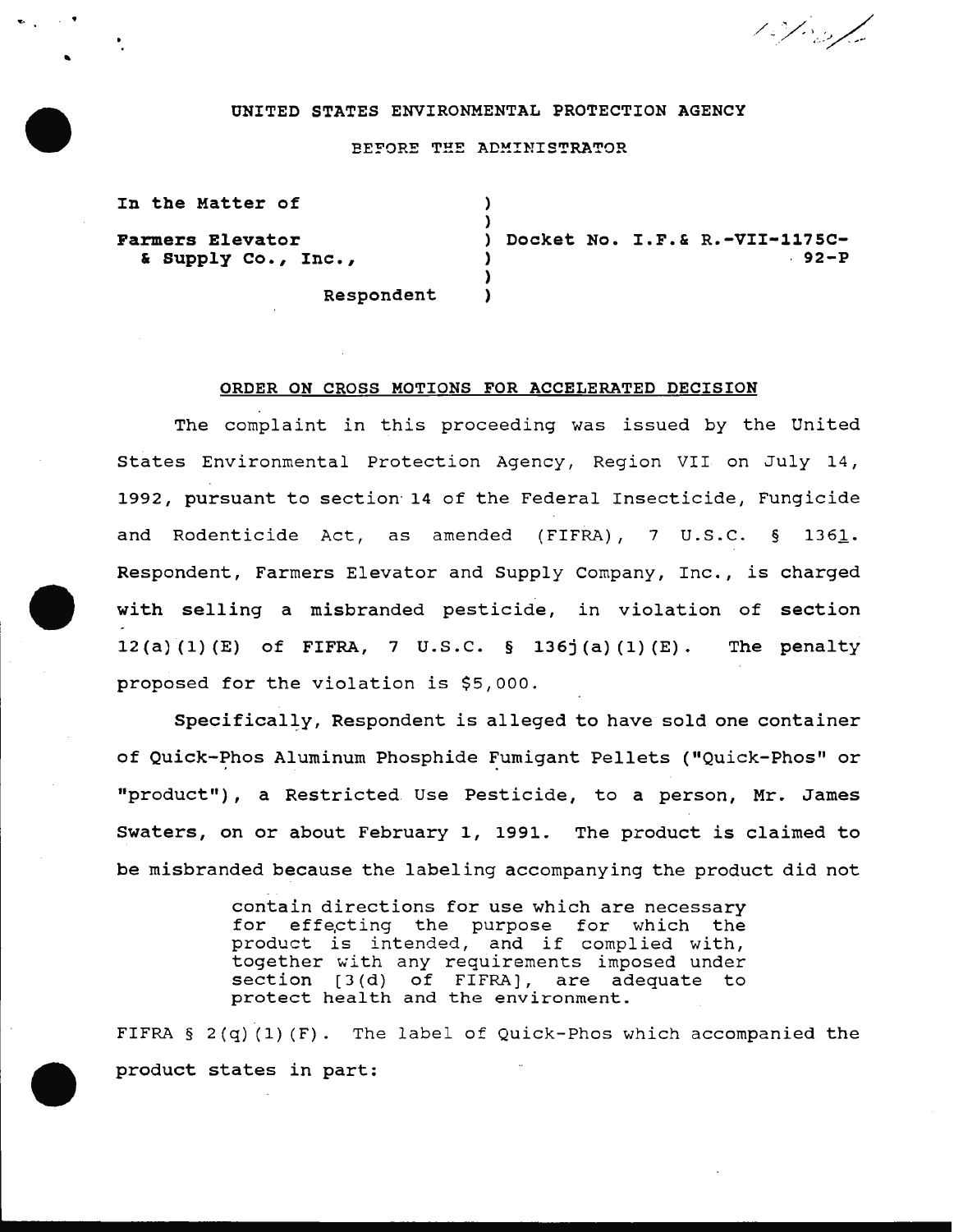For retail sale and use only by Certified Applicators for those uses covered by the applicator's certification or persons trained in accordance with the attached product manual working under the direct supervision and in<br>the physical presence of the Certified the physical presence of the Certified<br>Applicator on site-or-on-the-premises. Read Applicator on site or on the premises.<br>and follow the label and the Quic and follow the label and the Quick-Phos<br>product manual which contains complete al which contains<br>for the safe use instructions for the safe use of this pesticide. (C's Exh 4).

According to the complaint, the product manual was not supplied with the container of the product sold to Mr. Swaters at the time of the sale. It is further alleged that placards required to be posted following application were not supplied to Mr. Swaters at the time of sale. $^{1/2}$ 

Respondent answered the complaint by an undated letter from Mr. Jerry Helmick, Manager of Farmers Elevator and Supply Co., which merely requested a hearing. Thereafter, under date of December 18, 1992, present counsel entered an appearance on behalf of Respondent, and filed an amended answer. The answer denied the allegation that the product was misbranded, alleged that the complaint failed to state a claim upon which relief can be granted, and denied the appropriateness of the proposed penalty.<sup>2</sup> The

2

·.

 $1'$  According to documents in Complainant's prehearing exchange, application of the product to a milo bin at Mr. Swaters' farm resulted in exposure of two persons to fumes from the product,<br>requiring their hospitalization. (Complainant's Prehearing requiring their hospitalization. Exchange, Exhs 2, 3, 10.)

Respondent did not include a motion to amend the answer as required by 40 C.F.R. § 22.15(e). However, no objection having been made by Complainant, to avoid unnecessary delay, the amended answer will be treated as if a motion to amend the answer had been properly filed, and is accepted into the record.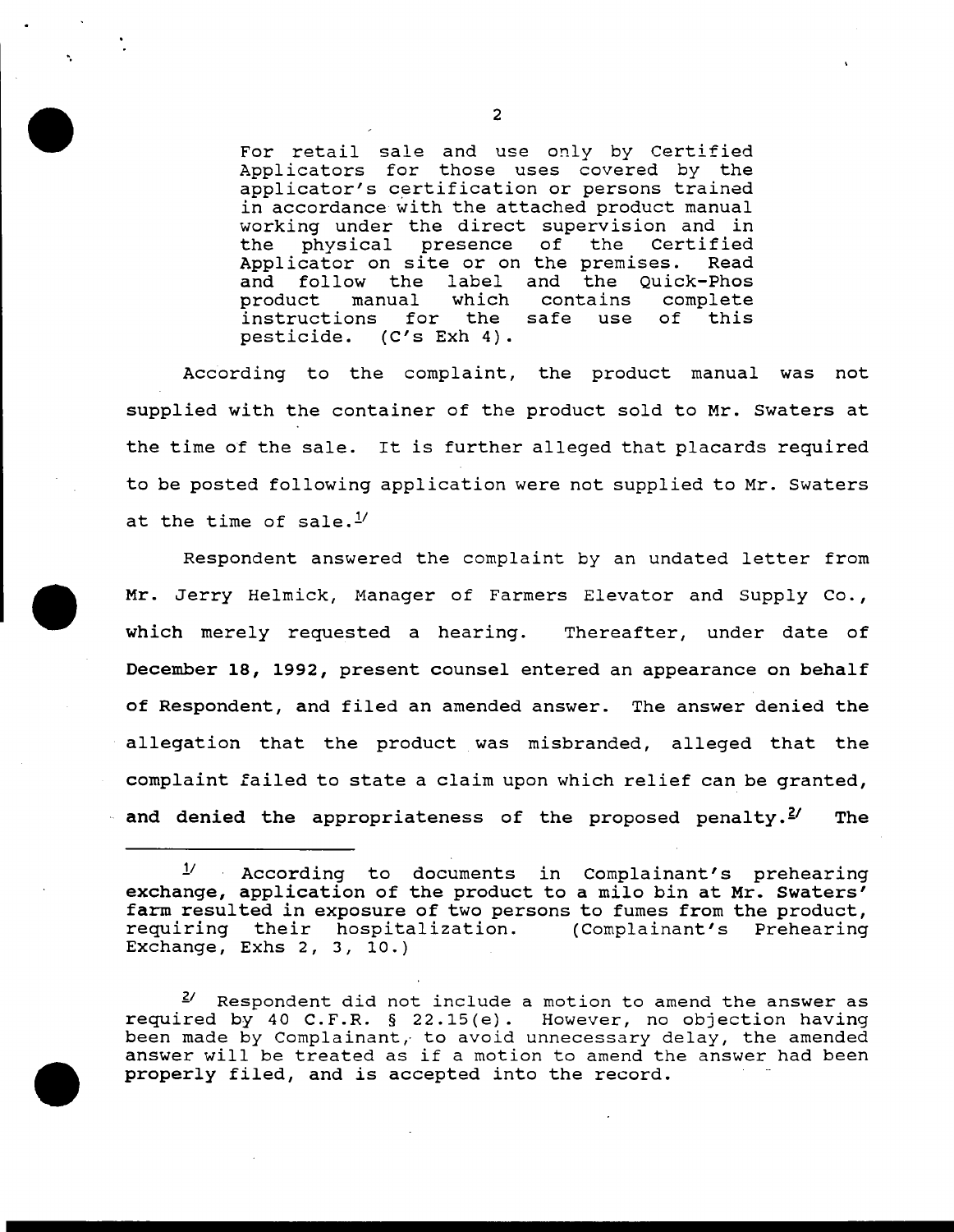parties have filed prehearing exchange documents in accordance with an order of the ALJ.

Under date of July 15, 1993, Respondent filed a motion for accelerated decision and a supporting memorandum (Motion) pursuant to 40 C.F.R. § 22.20 of the Consolidated Rules of Practice, alleging that no genuine issues of material fact exist and that Respondent is entitled to judgment as a matter of law. $3/1$ Complainant opposed the Motion, requesting a ruling in its favor and an order assessing the amount of the penalty demanded in the complaint (Cross Motion, July 30, 1993).

Respondent has admitted all elements of the alleged violation except that it denies that the product was misbranded as that term is defined in FIFRA. Respondent claims that the label on the container of Quick-Phos provided sufficient directions for use to meet the standard of section  $2(q)(1)(F)$  of FIFRA. The label provides that at least two trained persons must be present when the product is mixed or applied within a space to be fumigated or during reentry into a fumigated aerated site. Additionally, the label requires inspection and monitoring of the application site, the wearing of dry gloves when handling unpackaged tablets or

 $^{3}$  40 C.F.R. § 22.20 provides as follows, in pertinent part:

The Presiding Officer, upon motion of any party . . . may at any time render an accelerated decision in favor of the complainant or the respondent as to all or any part of the proceeding, without further hearing or upon such limited additional evidence, such as affidavits, as he may require, if no genuine issue of material fact exists and a party is entitled to judgment as a matter of law, as to all or any part of the proceeding.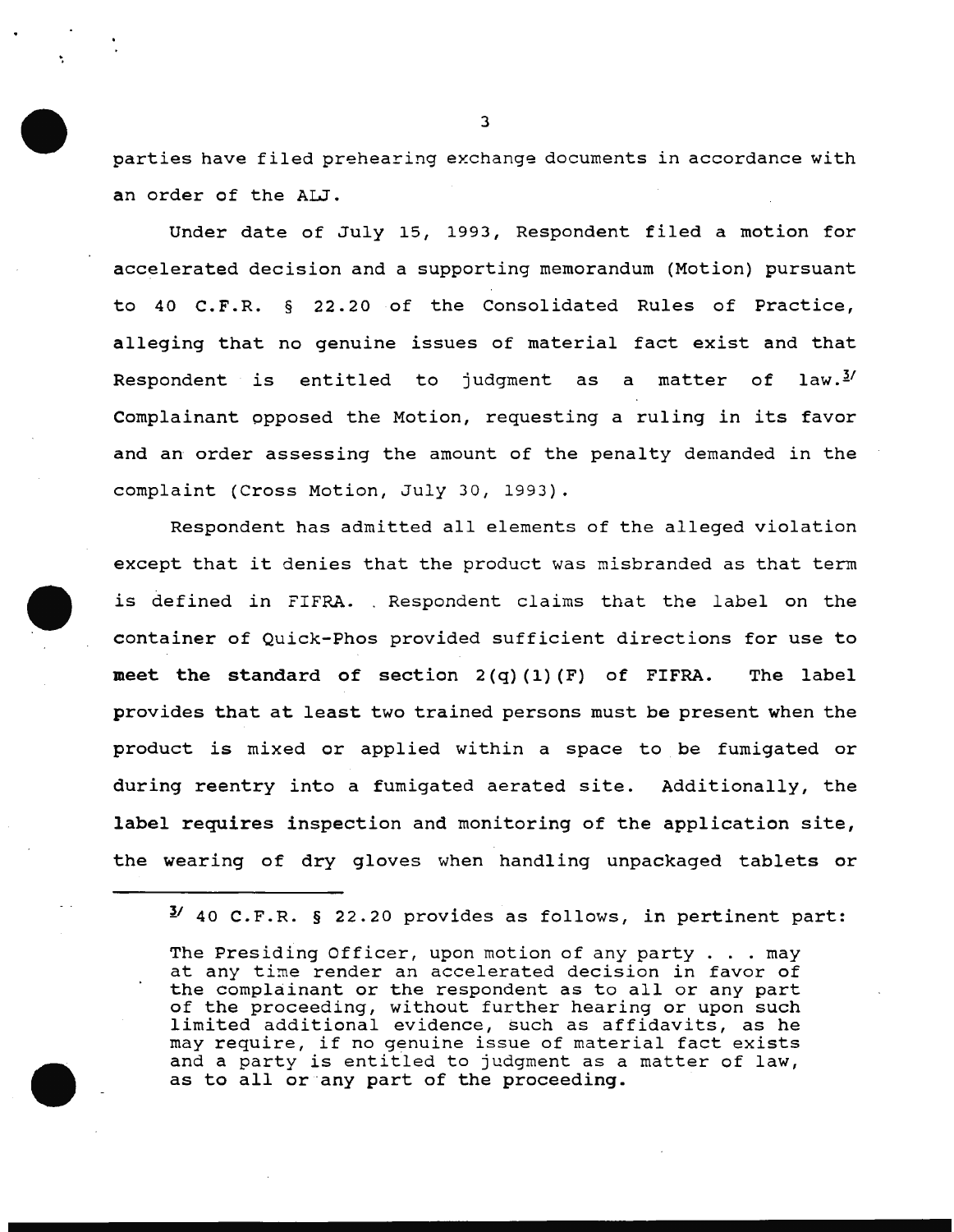pellets, prohibits application of the fumigant in trucks, vans and similar transport vehicles while on public roads or highways, and contains specific admonitions to read and follow the Quick-Phos product manual.<sup>4/</sup>

 $4'$  In addition to the portion of the label quoted previously, the label under "Directions For Use" provides:

"It is a violation of Federal Law to use this product in a manner inconsistent with its labeling."

The fumigant is a highly hazardous material and may only be used by individuals trained in its proper use. Before using, read and follow all precautions and directions on the label and in the product manual. See Product manual Applicator's Manual for complete use directions available from PHOS-FUME CHEMICAL COMPANY, INC., 12700 W St., Overland Park, KS 66210.

At least two trained persons must be present when the product is applied from within a space to be fumigated or during reentry into a fumigated or partially aerated site.

Prior to applying this product, you must inspect the site to be fumigated to determine if it can be made sufficiently gas tight. You should also develop a plan for monitoring {if not done before) how to most efficiently and safely apply the fumigant, emergency procedures, etc. Notify appropriate company employees and provide relevant safety information annually to local officials having jurisdiction {fire department, rescue

squad, police, etc.) over the fumigation site.<br>Follow all local and state regulations. Take or read Follow all local and state regulations. applicator's manual.

Shipholds, barges, containers on ships, railroad cars and containers shipped piggyback by rail may be fumigated in However, trucks, vans trailers and similar transport vehicles cannot be moved over public roads or highways until the fumigation is completed.

Do not fumigate commodities with this. product when commodity temperature is below\_40"F (5"C).

Protective Clothing. Wear dry gloves when handling unpackaged tablets or pellets. Wash hands thoroughly after use before smoking or eating.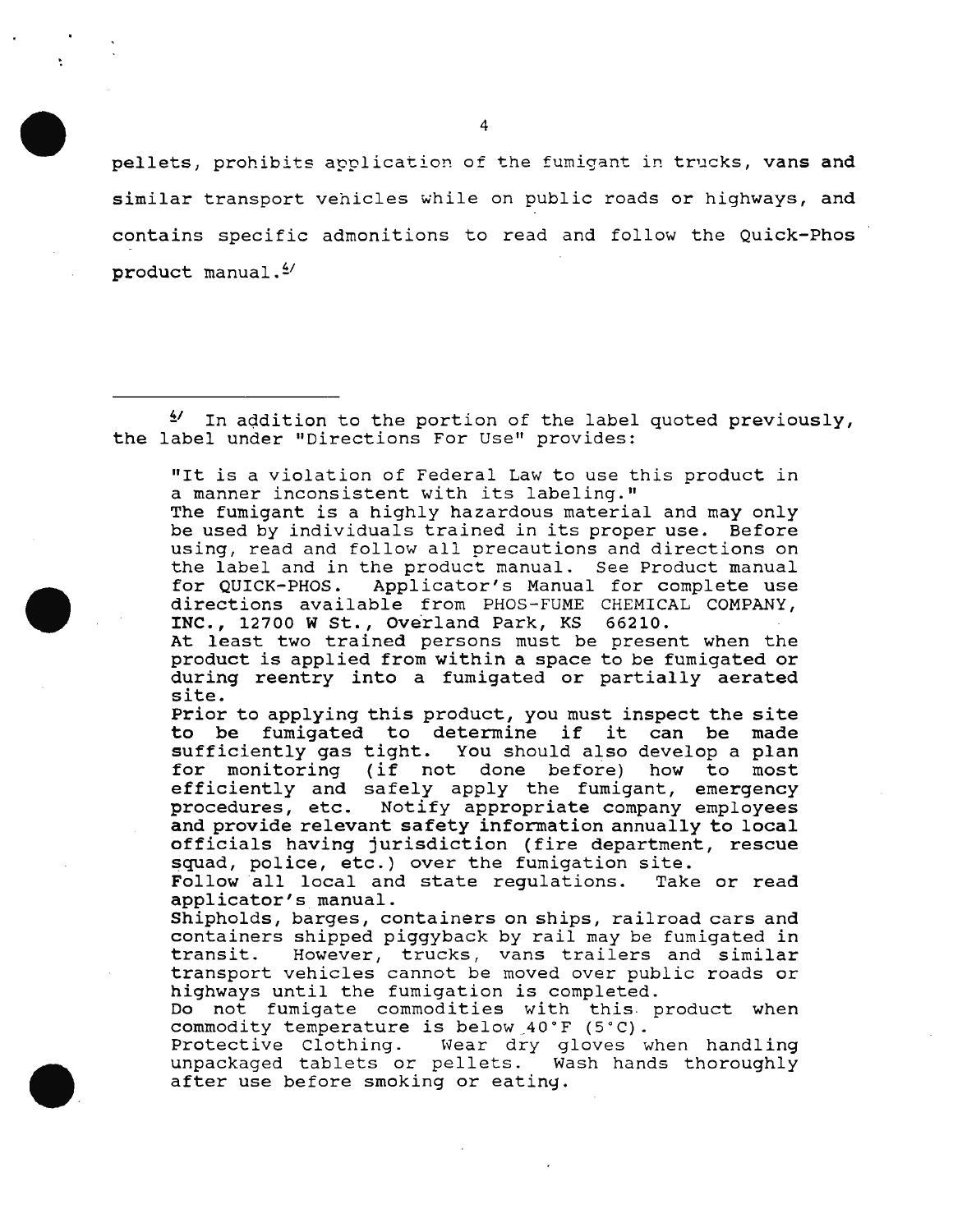Respondent argues that the product manual was not required to be attached to the product. Respondent cites the following provision of the regulations:

> Directions for use may appear on printed or graphic matter which accompanies the pesticide<br>provided that: (a) (i)f required by the  $(i)$  f required by the provided that: (d) (1) required by the<br>Agency, such printed or graphic matter is securely attached to each package of the pesticide or placed within the outside wrapper or bag.

40 C.F.R. § 156.10(i) (1) (ii). Respondent contends that EPA did not require the product manual to be physically attached to the product.

Respondent argues that the instruction on the label to read and follow the product manual, together with the availability of the manual, including on the label the address of the company producing the manual, satisfies the requirement of section  $2(q)$  (1) (F). That is, the label coupled with the availability of the manual meets the statutory requirement.

Respondent also argues that EPA's failure to require the product manual to be physically attached to the product estops EPA from asserting that the manual must be delivered with the product. Respondent asserts that in registering the product under FIFRA, EPA approved the label on Quick-Phos and did not require physical attachment of the prcduct manual. Respondent claims it relied upon that action to believe that the label was sufficient to meet the standards of FIFRA. According to Respondent, EPA is bound by its approval of the label or labeling, even if it is insufficient, and -is estopped from enforcing an alleged defect.

5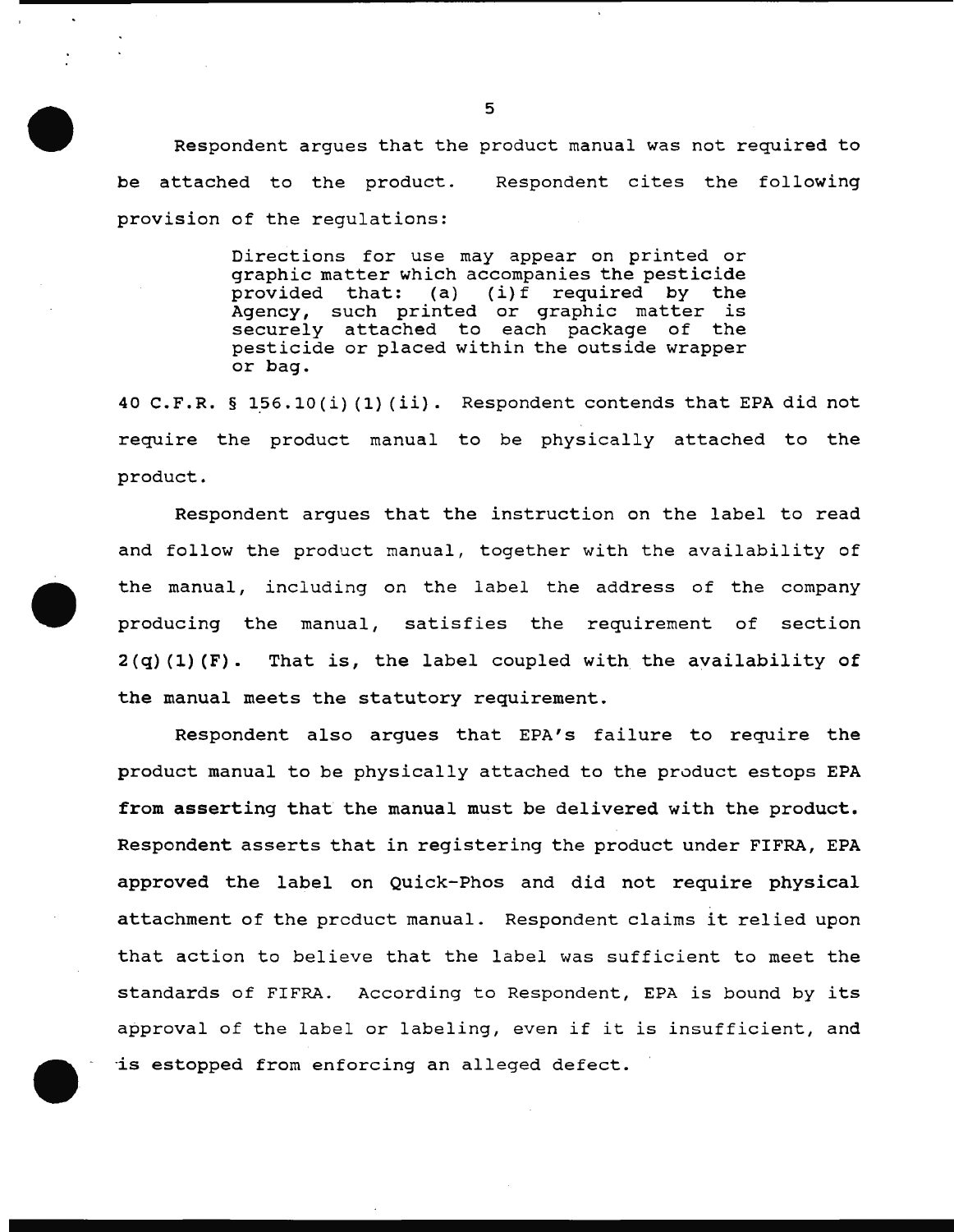Opposing the Motion, Complainant contends that the seller is responsible for providing all directions for use to the user. The Quick-Phos label did not contain complete directions for use, as evidenced by the manufacturer printing the manual and referring to it on the label. According to Complainant, if part of the instructions for use are put in a manual, the seller is responsible for transmitting the manual with the pesticide at the time of sale. The manufacturer's statement on the label that manuals are available from the product manufacturer does not exempt the seller from its obligation, Complainant argues.

Complainant requests a ruling in its favor on the issue of liability, and requests that the penalty proposed in the complaint be assessed against Respondent.

# D I S C U S S I O N

The question presented is whether the Quick-Phos label, containing instructions to read the product manual and an address to obtain the manual, meets the requirements for labeling the product with directions for use under FIFRA. Clearly it does not.

Labeling, in general, includes the labels and all written, printed or graphic matter, accompanying the pesticide or to which reference is made in the label or in literature accompanying the pesticide. , FIFRA  $\S$  2(p)(2)(B).<sup> $5/$ </sup> However, the statute

 $1/2$  In contrast, the term "label" refers to the "written, printed or graphic matter on, or attached to, the pesticide or princed of graphic macter on, or actached to, the pesticide of<br>device or any of its containers or wrappers." FIFRA § 2(p)(1). Certain items are required to appear on the label, and others are required to be contained in the labeling.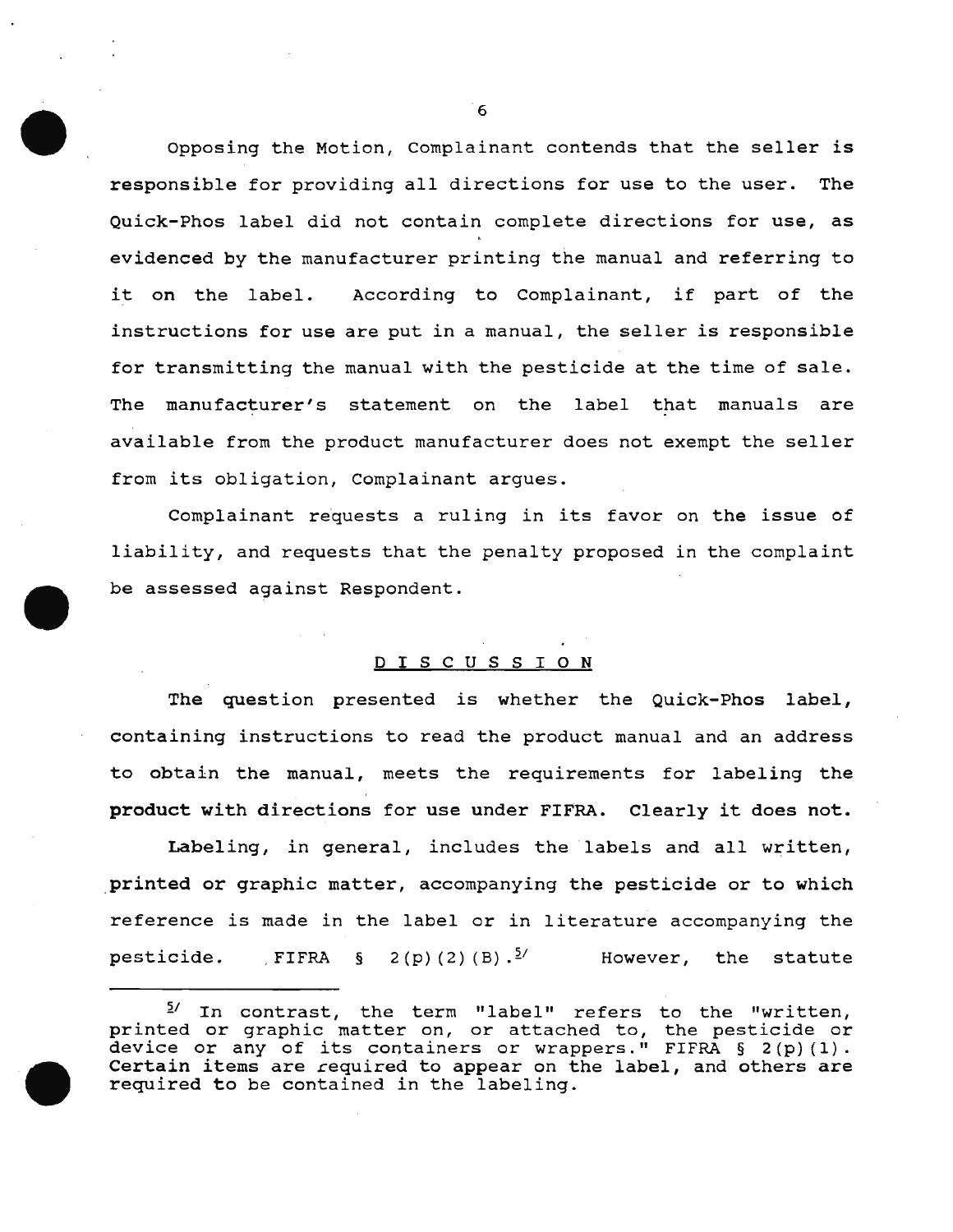specifically requires that adequate directions for use be contained in labeling which accompanies the product. Section 2(q) (1) (F) of FIFRA states that "A pesticide is misbranded if . . . the labeling accompanying it does not contain directions for use which are . . • adequate to protect health and the environment."

The federal regulations implementing FIFRA provide in pertinent part as follows:

> Placement of directions for use. Directions may appear on any portion of the label provided that they are conspicuous enough to be easily read by the user of the pesticide product. Directions for use may appear on printed or graphic matter which accompanies the pesticide provided that:

> (A) If required by the Agency, such printed or graphic matter is securely attached to each package of the pesticide, or placed within the outside wrapper or bag;

> (B) The label bears a reference to the directions for use in accompanying leaflets or circulars, such as "See directions in the enclosed circular;" and

> (C) The Administrator determines that it is not necessary for such directions to appear on the label.

40 C.F.R § 156.10(i) (1} (ii).

While it does not appear that EPA expressly required that directions for use be securely attached to each package of the pesticide, the label of Quick-Phos refers to "the attached product manual" and there can be no doubt that EPA and the registrant intended that the product manual be attached or at least accompany the product. (C's Prehearing Exchange, Exh 4).

In addition, the label included the following instruction under the heading "Directions For Use":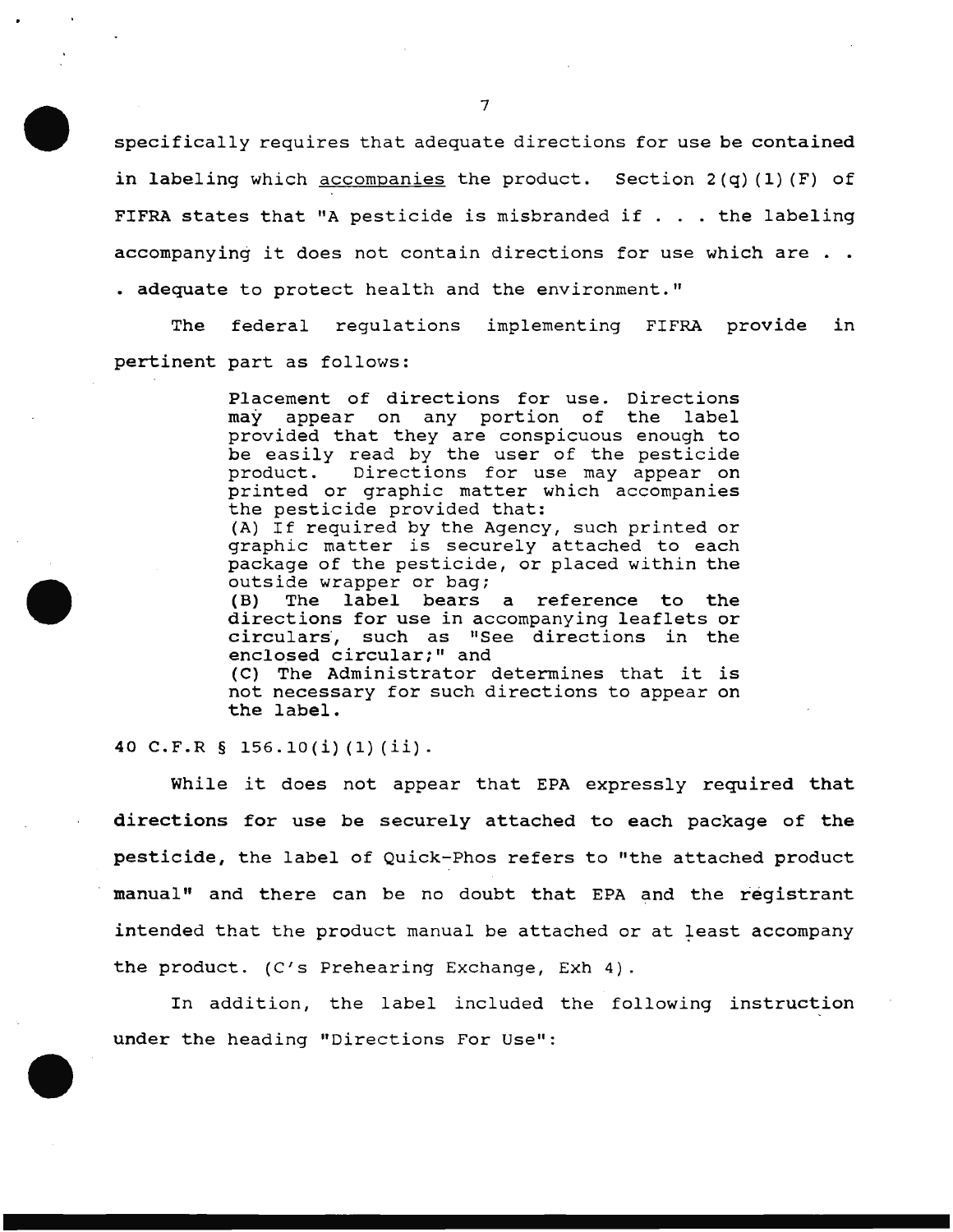Before using, read and follow all precautions and directions on the label and in the product manual. See Product manual for QUICK-PHOS. See Product manual for QUICK-PHOS.<br>r's Manual for complete use Applicator's directions available from PHOS-FUME CHEMICAL COMPANY, INC.

(supra note 4) . Similarly, the front panel of the Quick-Phos container instructs to "Read and follow the label and the Quick-Phos product manual which contains complete instructions for the safe use of this pesticide." (ante at 2). The directions for use on the label are explicit in acknowledging that only the product manual contains complete directions for use.

Quick-Phos is a registered pesticide, and therefore EPA has determined that its labeling complies with the statutory requirements. FIFRA  $\S$  3(c)(5)(B). The product manual, and the assertions on the label that the product manual contains complete instructions for use and is attached to the product were approved by EPA as part of the labeling of Quick-Phos. EPA thus approved the Quick-Phos labeling as including directions for use in the product manual attached to or accompanying the product. A sale of the product without the accompanying product manual is not in conformity with the approved labeling.

Because EPA's approval of the labeling is based on the directions for use being contained in an attached product manual, Respondent's estoppel argument fails. EPA cannot be estopped from enforcing the statutory and regulatory requirement that the directions for use in the product manual accompany the product.

Respondent points out that the label on the product contained some directions for use, but it does not claim that the label alone

8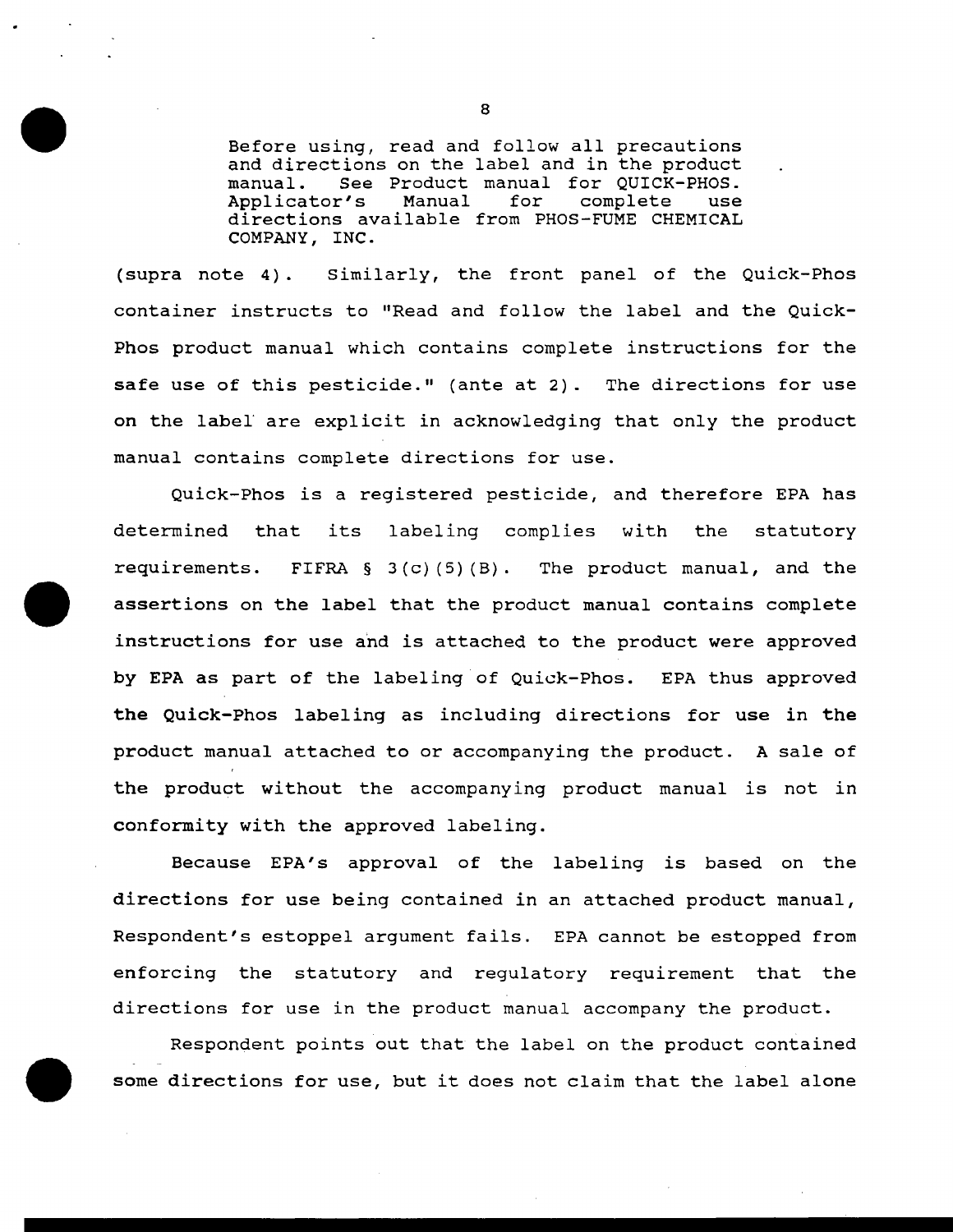(i.e., without obtaining the product manual) contained directions for use which are adequate under the applicable standards. FIFRA § 2(q)(1)(F); see also, 40 C.F.R §§ 156.10(i)(1)(i) and (2). The label on the Quick-Phos container was the only labeling accompanying the product which included directions for use. Because the EPA approved label contemplated that the manual accompany the product, it is clear that the container label did not include adequate directions for use. For example, the label on the container does not appear to include sites of application, target pests, the dosage rate and the frequency and timing of applications necessary to obtain effective results without causing unreasonable adverse effects on the environment, as required by 40 C.F.R. §  $156.10(i)(2)$  (Id.).

Section 12(a) (1) (E) of FIFRA provides that it is a violation for any person to distribute or sell to any person any pesticide which is adulterated or misbranded. It is undisputed that Respondent sold a container of Quick-Phos to Mr. Swaters which did not include the product manual. The labeling accompanying the container did not include adequate directions for use. Therefore the container of Quick-Phos was misbranded as defined in section 2(q) of FIFRA. It is concluded that no genuine issues of material fact exist with respect to the issue of liability, and as a matter of law, Respondent sold a pesticide which was misbranded, which is unlawful according to section 12(a) (1) (E) of FIFRA.

A civil penalty may be assessed for the violation under section 14(a) (1) of FIFRA. Respondent has, however, denied that

9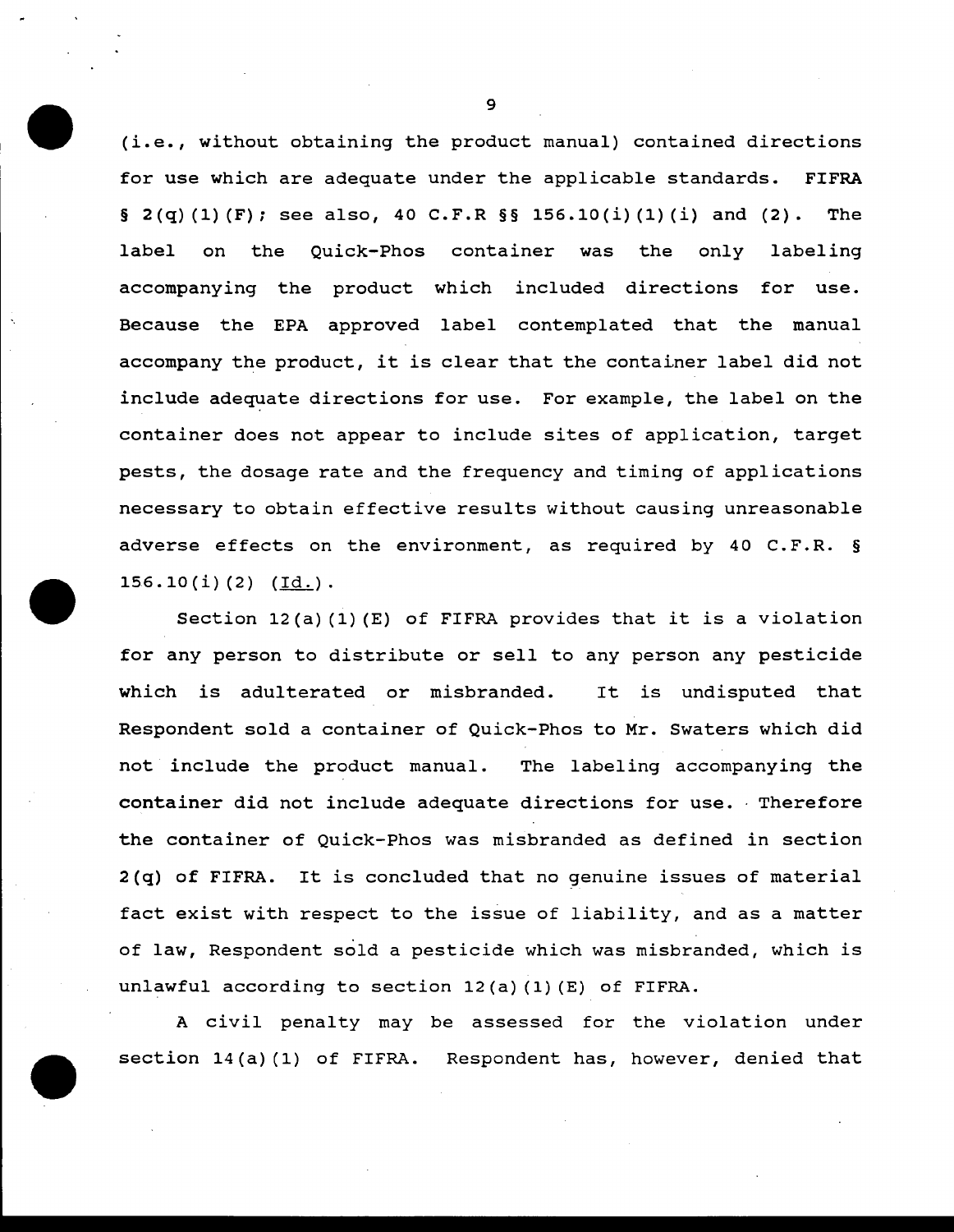the proposed penalty is appropriate and requested a hearing. The mere fact that the penalty was allegedly calculated in accordance with the FIFRA Enforcement Response Policy may not deprive Respondent of the right to a hearing conferred by FIFRA § 14(a) (3) and the Rules of Practice (40 C.F.R. § 22.15). Complainant's request for an order assessing the penalty demanded in the complaint will be denied.

## 0 R D E R

Respondent's motion for an accelerated decision dismissing the complaint is denied. Complainant's motion for an accelerated decision on the issue of liability is granted. Complainant's motion for an order assessing the amount of the penalty demanded in the complaint is denied.

The amount of the penalty remains at issue and will be

determined after further proceedings.<br>Dated this  $\overline{\mathcal{Z}}$  ay of October 1994.

cer T. Nissen

Administrative Law Judge